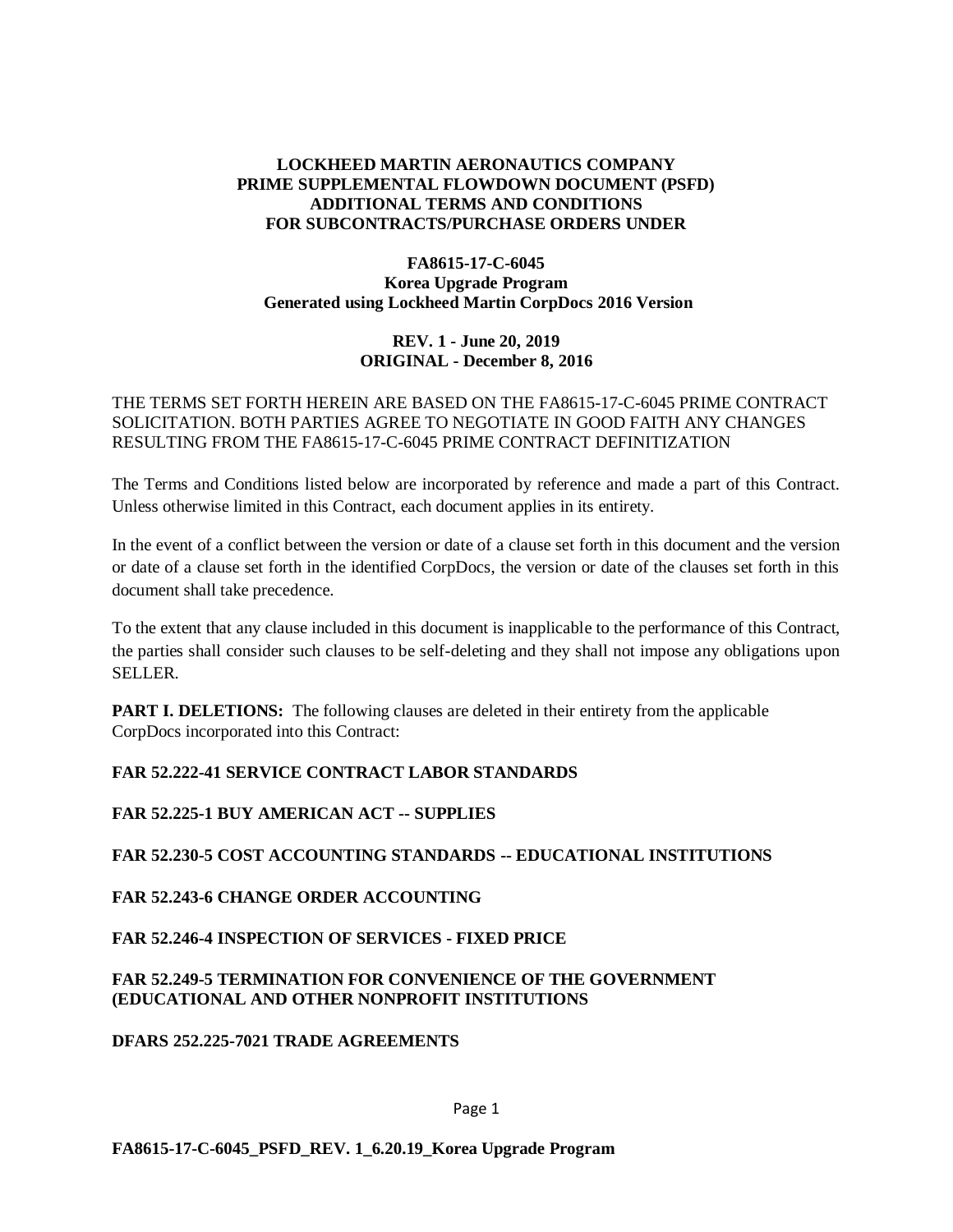## **PART II. MODIFICATIONS**

**FAR 52.215-12 SUBCONTRACTOR CERTIFIED COST OR PRICING DATA (DEVIATION 2018-O0015) (May 2018)** (Not applicable to Commercial Items as defined in FAR 2.101. Applies if this contract exceeds the threshold for submission of certified cost or pricing data at FAR 15.403-4 and is not otherwise exempt from the requirement to provide cost or pricing data.)

**FAR 52.230-2 COST ACCOUNTING STANDARDS (DEVIATION 2018-O0015) (May 2018)** (Not applicable to Commercial Items as defined in FAR 2.101. Applies when the contract states that it is subject to full CAS coverage. "United States" means "United States or Lockheed Martin." Paragraph (b) is deleted. The following is added as a new paragraph (e): "Seller shall communicate and otherwise deal directly with the cognizant Contracting Officer to the extent practicable and permissible as to all matters relating to Cost Accounting Standards. Seller shall provide Lockheed Martin with copies of all communications concerning CAS between and the Contracting Officer if such are relevant to this contract; provided however, Seller shall not be required to disclose to Lockheed Martin such communications containing information which is privileged and confidential to Seller.")

**DFARS 252.225-7013 DUTY-FREE ENTRY (May 2016)** (In paragraph (c), "Government" and "Contracting Officer" means "Lockheed Martin." The prime contract number and identity of the Contracting Officer are contained elsewhere in this contract. If this information is not available, contact Lockheed Martin's procurement representative.)

**PART III. ADDITIONS:** The following FAR, DFARS, and other agency clauses are incorporated into this Contract in addition to those set out in the applicable CorpDocs:

### **FAR 52.203-15 WHISLEBLOWER PROTECTIONS UNDER THE AMERICAN RECOVERY AND REINVESTMENT ACT OF 2009 (JUNE 2010)**

**FAR 52.203-16 PREVENTING PERSONAL CONFLICTS OF INTEREST (DEC 2011)** (Does not apply to Commercial Items as defined in FAR 2.101).

**FAR 52.222-55 MINIMUM WAGES UNDER EXECUTIVE ORDER 13658 (DEC 2015)** (Applies if this Contract is subject to the Service Contract Labor Standards statute or the Wage Rate Requirements (Construction) statute, and are to be performed in whole or in part in the United States. "Contracting Officer" means "Lockheed Martin.")

**FAR 52.222-99 ESTABLISHING A MINIMUM WAGE FOR CONTRACTORS (DEVIATION 2014-O0017) (JUNE 2014)** ("Contracting Officer" means "Lockheed Martin.")

### **FAR 52.225-3 Taxes – BUY AMERICAN – FREE TRADE AGREEMENTS – ISRAELI TRADE ACT (MAY 2014)**

**FAR 52.228-3 WORKERS' COMPENSATION INSURANCE (DEFENSE BASE ACT) (JUL 2014)** (Applies if Seller will perform work subject to the Defense Base Act 42 U.S.C. 1651 et seq.)

**FAR 52.249-3 TERMINATION FOR CONVENIENCE OF THE GOVERNMENT (DISMANTLING, DEMOLITION, OR REMOVAL OF IMPROVEMENTS) (APR 2012)** ("Government" and "Contracting Officer" mean "Lockheed Martin" except in paragraph (n) where "Government" means "Lockheed Martin and the Government" and "Contracting Officer" means

Page 2

### **FA8615-17-C-6045\_PSFD\_REV. 1\_6.20.19\_Korea Upgrade Program**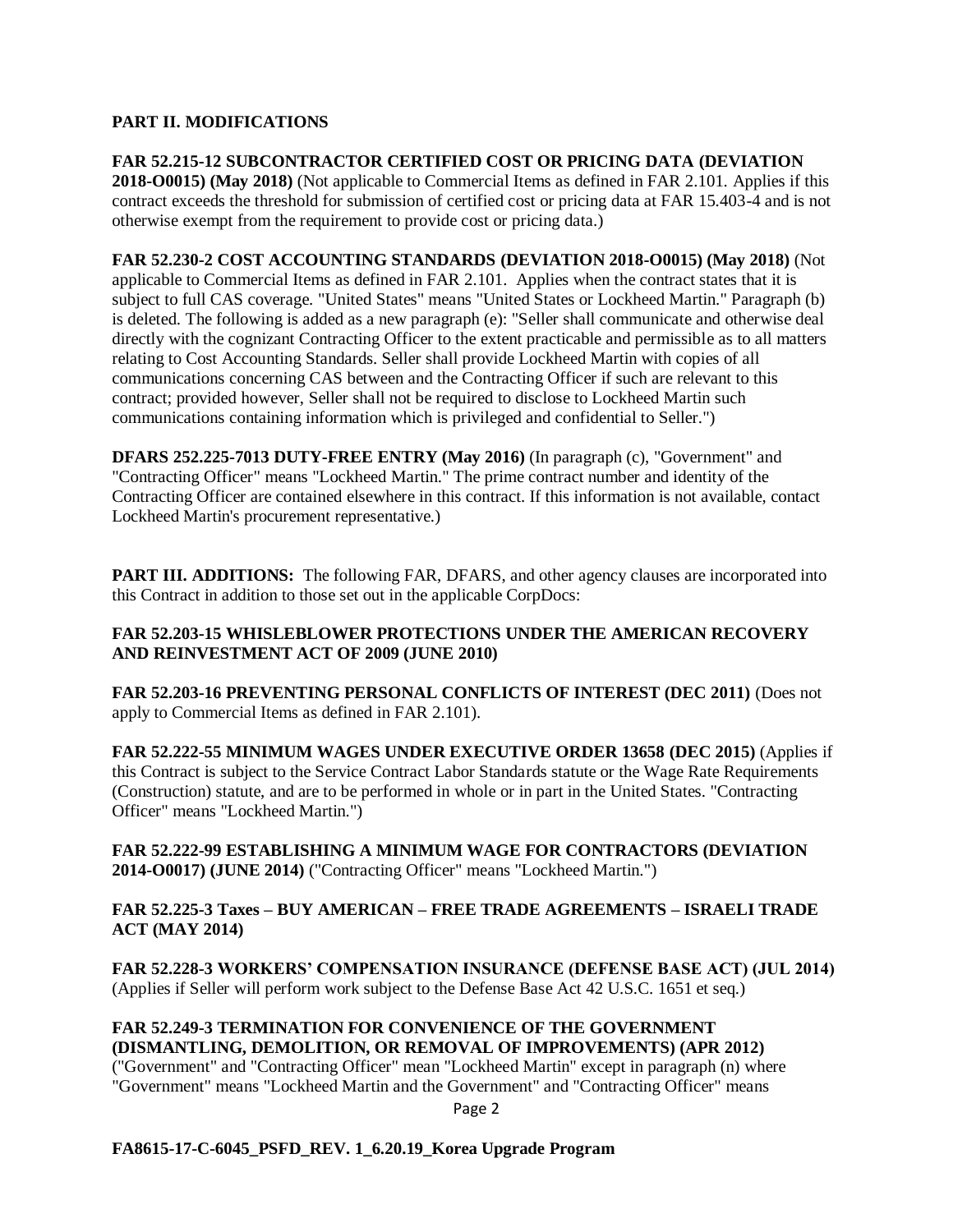"Lockheed Martin or the Contracting Officer." In paragraph (c) "120 days" is changed to "60 days." In paragraph (d) "15 days" is changed to "30 days," and "45 days" is changed to "60 days." In paragraph (e) "1 year" is changed to "six months." In paragraph (l) "90 days" is changed to "45 days." Paragraph (j) is deleted. Settlements and payments under this clause may be subject to the approval of the Contracting Officer. Does not apply to Commercial Items as defined in FAR 2.101).

## **DFARS 252.225-7001 BUY AMERICAN AND BALANCE OF PAYMENTS PROGRAM (NOV 2014) ALTERNATE I (NOV 2014)**

**DFARS 252.225-7027 RESTRICTION ON CONTINGENT FEES FOR FOREIGN MILITARY SALES (APR 2003)** (The reference to the clause in paragraph (a) means FAR 52.203-5. The blank in paragraph (b)(1) is completed with "any Government." Subparagraph (b)(2) is deleted.)

**DFARS 252.225-7028 EXCLUSIONARY POLOCIES AND PRACTICES OF FOREIGN GOVERNMENTS (APR 2003)** (Does not apply to Commercial Items as defined in FAR 2.101).

**DFARS 252.225-7040 (OCT 2015) CONTRACTOR PERSONNEL SUPPORTING U.S. ARMED FORCES DEPLOYED OUTSIDE THE UNITED STATES** (Applies if Seller will deploy persons or otherwise provide support in the theater of operations to U.S. military forces deployed outside the United States. Communications with the Contracting Officer shall be made through Lockheed Martin.)

**DFARS 252.225-7047 EXPORTS BY APPROVED COMMUNITY MEMEBERS IN PERFORMANCE OF THE CONTRACT (JUN 2013)** (The blank in paragraph (b) is completed as follows \_\_TBD.)

**DFARS 252.228-7001 GROUND AND FLIGHT RISK (JUN 2010) (TAILORED)** (In paragraph  $(a)(1)(i)$  "this contract" means "the prime contract." The following is added at the beginning of the clause: "Communications between Seller and the Government shall be made through Lockheed Martin. Any equitable adjustment provided for this clause shall be implemented in this contract to the extent such adjustment is implemented in the prime contract." Subparagraphs  $(d)(2)(ii)$ ,  $(d)(3)(ii)$  and the last sentence of subparagraph (j)(2) are deleted. Paragraph (a)(6) is replaced in its entirety with the following: "(a)(6) "In the open" means located wholly outside of buildings on the Contractor's premises or other places described in the Schedule as being "in the open"and at any location on Contractor's premises except Building 4 and Building 8 and movement from Building 4 to Building 8. Government furnished aircraft shall be considered to be located "in the open" at all times while in the Contractor's possession, care, custody, or control including, but not limited to, the location where kit proofing will occur." Does not apply to Commercial Items as defined in FAR 2.101).

**DFARS 252.234-7004 COST AND SOFTWARE DATA REPORTING SYSTEM – BASIC (NOV 2014)** (Applicable to subcontracts in excess of \$50,000,000. Does not apply to Commercial Items as defined in FAR 2.101. In paragraph (b), "Government" means Lockheed Martin.)

### **DFARS 252.237-7010 PROHIBITION ON INTERROGATION OF DETAINEES BY CONTRACTOR PERSONNEL (JUN 2013)**

**DFARS 252.243-7002 REQUESTS FOR EQUITABLE ADJUSTMENT (DEC 2012)** ("Government" means "Lockheed Martin." Does not apply to Commercial Items as defined in FAR 2.101).

Page 3 **DFARS 252.246-7001 WARRANTY OF DATA – BASIC (MAR 2014)** ("Government" means "Lockheed Martin or the Government." "Contracting Officer" means "Lockheed Martin." The last

**FA8615-17-C-6045\_PSFD\_REV. 1\_6.20.19\_Korea Upgrade Program**